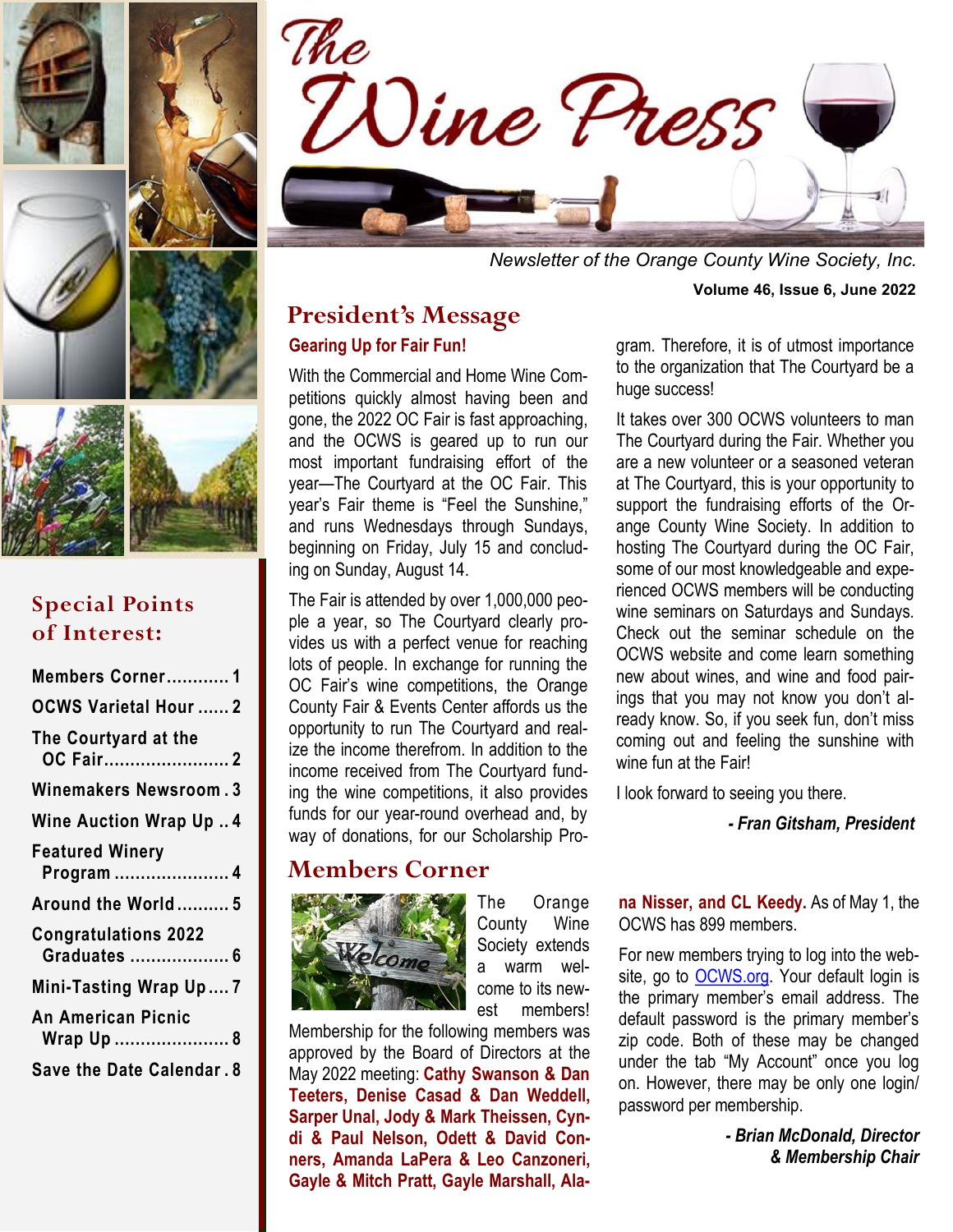

## **2022 Courtyard at the OC Fair**

By the time you read this article, The Courtyard signups will be in full swing. *THANK YOU* to all of you who have signed up already to support the OCWS' biggest fundraiser of the year. The look and feel of The Courtyard will mirror last year with a bistro vibe. High -top bistro tables will be scattered around and newly added benches will be placed along two walls within The Courtyard for seating. At this time, we are very excited to be bringing back in -person seminars and the Featured Winery Program, with its own location and a new bar. We are also planning to bring back award tastings, however, if County guidelines and Fair mandates change, we will adapt accordingly.



It's the enthusiasm of you, our volunteers, which creates that great feeling no matter what restrictions are placed on us. We are requesting a minimum commitment of

four shifts per volunteer. If you have not already signed up online, you can do so on the OCWS website at [OCWS.org.](mailto:OCWS.org) If you have signed up and would like to add more shifts, please contact our Volunteer Scheduler, Rich Skoczylas, at [Courtyardsignup@ocws.org.](mailto:Courtyardsignup@ocws.org) There are still any number of available shifts which need to be filled, and with your help, we will have another successful year! An added bonus is that with your volunteer Fair badge, you will have access to the Fair on any day, and you will have a parking pass. All Fair tickets to the public are being sold online for specific dates. There will be no walk up ticket sales for same day entry.

If you haven't signed up already, now is the time to insure your shifts. **SUPPORT THE OCWS AND HAVE FUN - VOLUNTEER TODAY!** 

### *- Fran Gitsham, Courtyard Chair*

## **OCWS Varietal Hours**



The OCWS Varietal Hour is completing its 17<sup>th</sup> month of Monday evening tastings! Thank you to all the hosts and attendees over the past year and a half. As we go into the busy season for the OCWS, with the wine competitions and

OC Fair Wine Courtyard, the Varietal Hours will take a break.

Join us on Monday, August 29 for our next Varietal Hour, and every other Monday thereafter, through December 19. We look forward to seeing you later this year on Zoom, with a glass of wine in hand!

Until then… Cheers!

*- Carolyn Christian & George Cravens, Event Co -Chairs*

2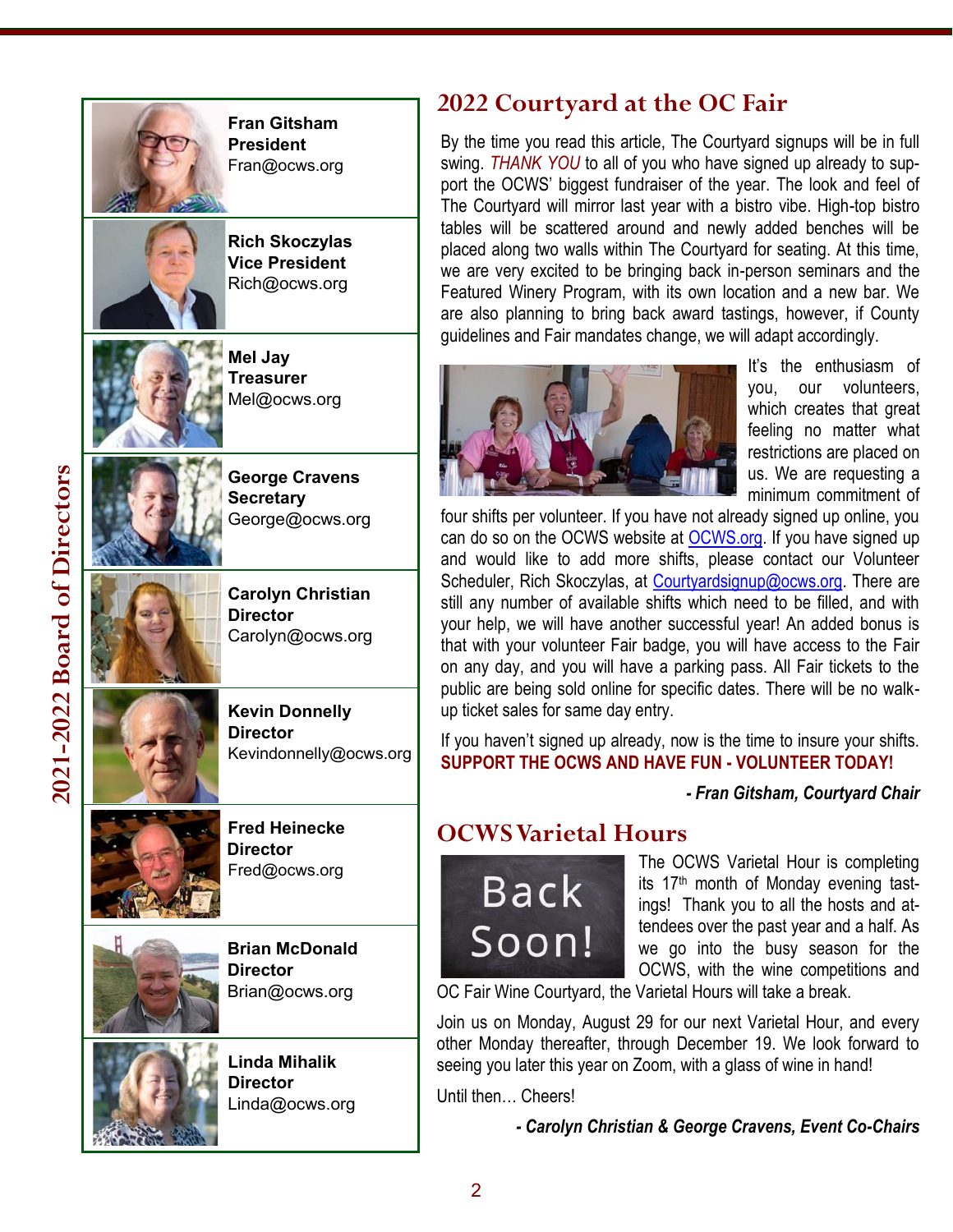### **Winemakers Newsroom**

When I first joined the OCWS and discovered the Winemakers' Group, I became so intrigued with the idea of making wine. I like to cook and it seemed to me that winemaking would be like cooking. I could just follow a recipe or some kind of instruction and voila, I'd have wine.

Well, there are "recipes" and instructions for making wine just like there are recipes for meatloaf or any other kind of meal. But I soon discovered that winemaking is more than simply following a recipe or a set of instructions. There is another aspect to it. I call it the art of winemaking. It's the personal expression and creativity that each winemaker gives to his or her wine. That's the part of winemaking that really drew me in and got me hooked.

We may not be aware of that personal expression but we can taste it when we notice the differences in the many bottles of commercially made Syrah or any other varietal we enjoy. Each commercial winemaker uses specific techniques to "steer" a wine toward an outcome that he or she has in mind. That outcome could be fruit forward, an elegant style, complex flavors, a wine that pairs nicely with food, or one that is meant to be enjoyed simply on its own. That's the personal expression and creativity that goes into each wine. It's like taking that meatloaf recipe and tweaking it to make it in a style you enjoy. That same personal expression and creativity is in each bottle from our OCWS winemakers.

For many years our group has had the opportunity to get high quality grapes. Dedicated members in the group bring Cabernet Sauvignon, Merlot, Syrah and other grape varietals from faraway vineyards here to Orange County where they are distributed to other winemakers. Each person takes their grapes home where they begin the winemaking process. Usually there are many winemakers making wine from the same grapes. Right now, I have a 2021 Merlot going through oak aging. There are probably 15-20 other OCWS winemakers who got those same Merlot grapes. When the finished product is finally ready to enjoy, I'm always amazed at how different each winemaker's creation is. That's the personal expression and creativity that each winemaker puts into his or her wines. You really

#### CAN taste it.

OCWS members have the opportunity to taste our wines at winemakers group activities. The upcoming OC Fair Home Wine Competition is another place where our wines are available to taste. When this article is published it will be about two weeks before that competition takes place. Check the OCWS website to see if volunteers are still be needed to help run it. All volunteers will get the opportunity to taste the award-winning wines after the event. It's a great way to discover what our group does and meet some of the winemakers themselves. Who knows, you just might get hooked on winemaking too.

I hope to see you at the competition. If you can't be there or if you just have questions about our Winemakers' Group, please feel free to reach out to me. You don't have to be a winemaker. You only need to enjoy wine and the camaraderie of those who have a passion for making it.

#### **Save the Date – July Winemakers' Group Potluck**

The next Winemakers' Group quarterly meeting will be on Saturday, July 9. Signups will open on the OCWS website in early June. The beach-area meeting location will be announced approximately two weeks prior to the event. Cost to attend is \$5 per person to cover supplies. All OCWS members are welcome to attend.

As usual, this is a potluck event. Attendees are asked to bring a potluck item to share and a bottle of wine per person (commercial or homemade). I'm sure some of the awardwinning wines from the Home Wine Competition will be there to taste. For non-winemakers, this is an excellent opportunity to see what our group is all about and sample some of the great wines we produce.



Winemakers, our testing team will be providing SO2 testing for your wines. Watch for an email with detailed information as the date approaches.

- *Ed Reyes, Winemakers' Group*

*The Orange County Wine Society is a non-profit 501(c)(3) educational organization incorporated under the laws of the State of California with its principal place of business in Costa Mesa, California.* 

> PO Box 11059, Costa Mesa, CA 92627 Phone: 714.708.1636 ■ Fax: 714.546.5002 Website: OCWS.org ■ OCWS Facebook ■Twitter: OCWineSociety

2021 Wine Competition Results: [WineCompetition.com](https://winecompetition.com/) OCWS Website Administrator: Wendy Taylor OCWS Photographer: Jim Burk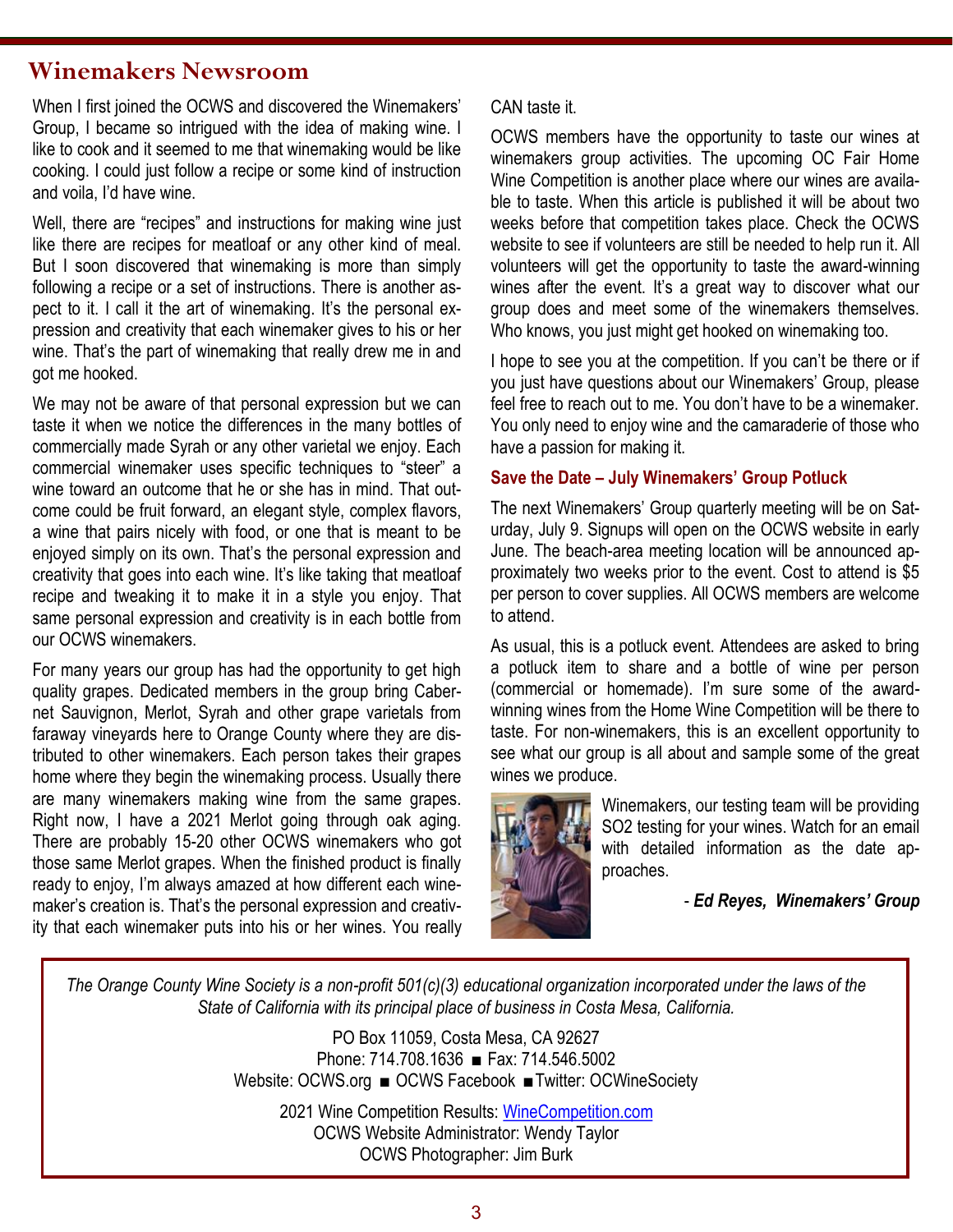# **2022 Wine Auction—Wrap Up**

The 2022 Wine Auction was a great success this year, thanks to all our members who made it possible! The Wine Auction is our second largest fund-raiser of the year to help support the events that we do such as the Commercial Wine Competition and College Scholarships.

Hats off to our Wine Auction Committee:

- Check-in/Admin Ellen Flynn, Karen Russell
- Check-out Chris Bruce, Janet Riordan
- Computers Sam Clark, Scott Green
- Food Jean Vetri-Wilson, Kathy Fusaro
- Wine Operations/Inventory Hank Bruce, Greg Risling, Kevin Coy
- Volunteers Damian Christian, Kim Clark

A special thank you to Bill Redding and his team of volunteers who sorted and bagged all the wines prior to the big day!

A *BIG* thank you to our top 10 spenders for 2022, who included: Robert Maloney & Joey DeLeon, C.K. & Laurel Allen, Charles Gustafson, George Euan, James & Pamela Clauss, Sandi & Danny Jones, Julie Good, Kathy & William Schymick,

# **Featured Winery Program at the OC Fair**

Lloyd and I would like to invite you to visit us, along with Betty Jo and Jay Newell, at the Featured Winery Bar during the OC Fair. We will be presenting wines from a different winery each Friday, Saturday and Sunday. You will get to meet the winemaker or a winery principal who will introduce you to their wines, answer your questions about their wines, their history with the winery, and any other inquiries you may have. We will be pouring tastes for you to enjoy.

Stephen Martinez & Lindalee Iverson, and Shelly Jayne.

The event featured approximately 1300 auction lots and 138 lots of mystery wines. The lowest priced lot sold for \$31, and the highest priced lot sold for \$351. This year we tried a few new things to improve the event. We have received great feedback from attendees and hope to make the event even better in 2023! Cheers!

*- Carolyn Christian, Board Member & Event Chair*



- Shale Oak Winery
- Bushong Vintage Co.

All proceeds from the Featured Winery Bar go to the OCWS Scholarship Fund. Please come make new friends, learn more about wines, and enjoy yourself.

#### *- Liz & Lloyd Corbett, Featured Winery Program Co-chairs*

Our participants so far are: Seven Angels Cellars Mineral Wine Seven Angels Double Bond Wine Dark Star Cellars **SHALE OAK**  Big Nose Winery Seis Soles Seis Soles Wine Co. **DOUBLE**  Ammons Horn Winery Mineral Wines **BOND** 

*The Wine Press* is the official newsletter of the Orange County Wine Society, Inc. The newsletter is published monthly. *The Wine Press* welcomes input from the OCWS membership. Forward comments, questions, and suggestions to WinePress@ocws.org **Editor-in-Chief**: Linda Mihalik **Contributing Writers**: Board of Directors, Liz Corbett, Scott Harral, Leslie Hodowanec, Ed Reyes **Contributing Editors**: John Goodnight, Ron Nickens, Rochelle Randel *Copyright © 2022 Orange County Wine Society, Inc. and its licensors. All rights reserved.* 

4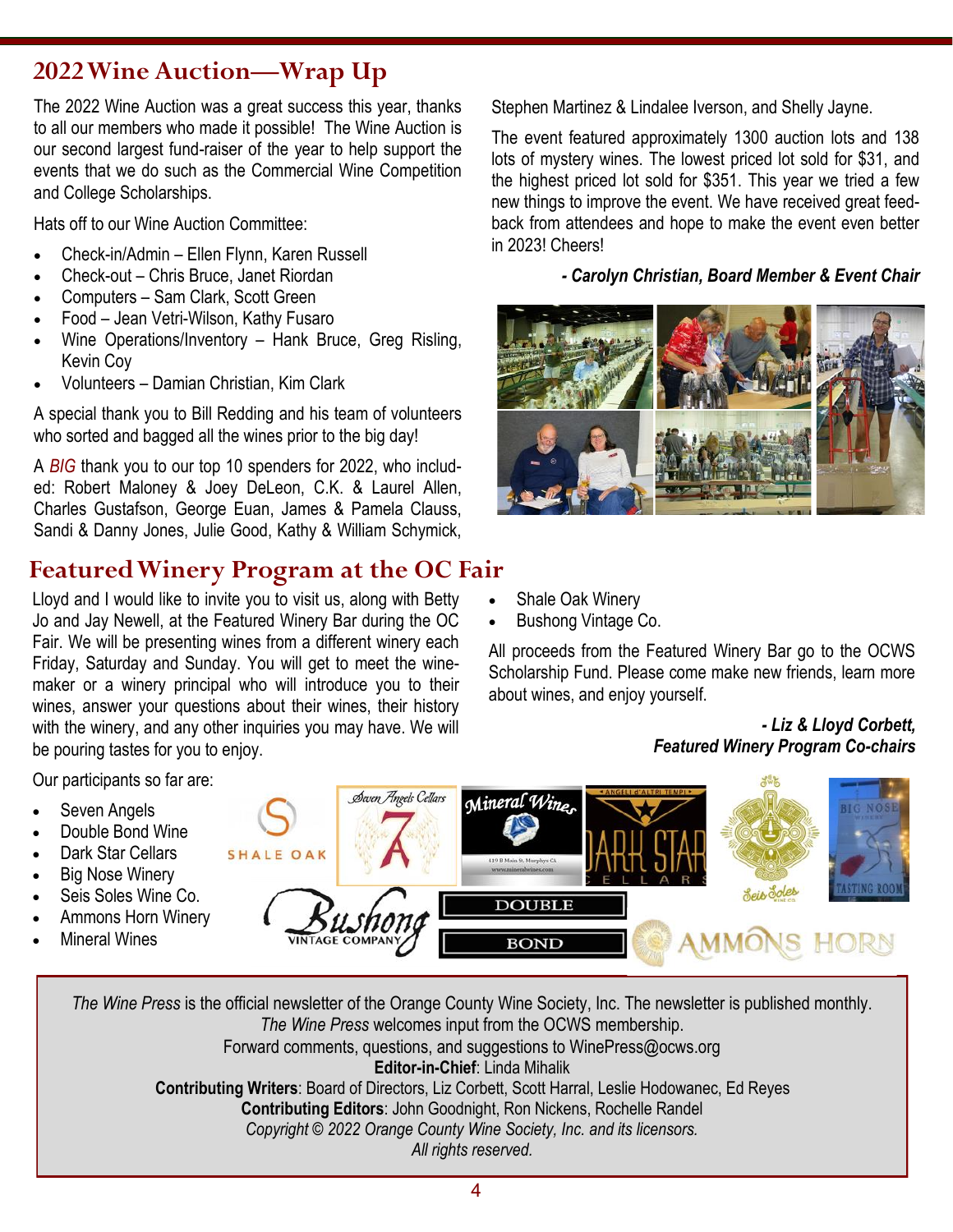## **A Trip Around the World Must Always Include Wine!**

#### **Part 3—Greece and Israel**

As Manuela and I continue our wonderful exploration of the world, this is Part 3 of my article exploring the world of wines. In my last article, I left off with visiting Corfu, Greece. I continue now with a look at wines in the eastern Mediterranean that include Greece, Israel, Jordan, Egypt, and Turkey.

That's correct! Jordan, Egypt and Turkey.

We visited Jordan stopping in Aqaba – which is a Jordanian port within sight of both Israel and Egypt and only 20 kilometers from Saudi Arabia – and on to the historical sites of Petra. There, I rode a camel right in front of the famous Petra Treasury (see Indiana Jones and the Last Crusade). But what you really want to know is that around the archaeological digs of Petra, several recovered antiquities were determined to be wine presses – eighty-two in fact – dating back more than two thousand years, proving that wine was not a happenstance, but a product of ancient societies. And, according to our tour guide, the wine served to Jesus, most likely came from Jordan.

I did taste some Jordanian wine. I found it to very good, but also different from our Southern Californian tastes!

Egypt also has a long history of winemaking going back as far as 3rd century BC. You might think of Egypt as a desert, but the areas along the Nile are quite lush with agriculture. As we have personally seen on this trip, many products are grown in Egypt: Egyptian cotton we all know of, but also bananas. Go figure. And historians say that two thousand years ago, the Nile was much grander than today. Now, with the Aswan Dam, the Nile is more controlled. While over 90% of the Egyptian population lives in only 4% of the total land area of Egypt, efforts are in place to expand further into the deserts with more irrigation and, thus, more agriculture, essentially terraforming the desert.

As for the wines, I was impressed with what I could taste. The reds were not what we know, but the whites were clearly up there with any of the whites we all know from home and other parts of the world.

In Istanbul, Turkey, one of my very favorite cities for its polite and hospitable people, we attended a very special perfor-



mance of a choir comprising extremely talented performers. These performers were Muslim, Christian and Jewish. They performed and sang songs from all three religions. It was something I won't soon forget. What was also special was the Turkish

wine that was served. Excellent and worthy of note. The photo is of a bottle of the red we were served.

A specific wine tasting tour of Jordanian, Egyptian or Turkish

wines was not provided on our cruise, but such was the case in southern Greece and in Israel. So let me tell you about the wines and wineries that I had the good fortune to visit.



Toward the end of March, we docked in the southern Peloponnesian region of Greece, about two hours' drive west from Athens. We took a tour of one of the 33 protected Greek wine regions (PDO) known as Nemea, which included a visit to the Skouras Winery.

Over the past twenty years, Skouras Winery has produced Peloponnesian-grown wines and has done so quite successfully. I am showing you only one photo that includes some of awards and accomplishments of the winery, but there was so much more to be seen.

As for the wines, they were excellent. We tasted two red and two white wines produced from locally grown varietals. The first was a dry white varietal known as Moscofilero. This was an excellent light wine from grapes grown in the nearby mountains at an elevation of over 2,400 feet. It had a good acidity and was refreshing. Next was Armyra (meaning salty), comprising 95% Chardonnay and 5% of a varietal called Malagousia. The story on this wine is that it was grown very near the shoreline; thus, as our host Elena Tsaka told us, there was a "salty" element that gets to the grapes. I did not find that, but the wine did not taste like a typical California Chardonnay. It was definitely a bit acidic giving it a complex aftertaste that was enjoyable.

The two reds we tried caught my attention. We started with

Saint George, 100% Agiorghitiko from Nemea (yes I had to take very good notes). It also comes from the mountain vineyards. While the bottle we tasted was from 2019, according to Elena, Hercules supposedly drank this wine to enhance his strength! Perhaps he only felt strong after drinking this wine, for It was excellent. It had a peppery finish and solid



black fruit aromas. I could not get enough. This was followed by Megas Oenos meaning the grand or great wine. Elena told us it was their "big wine." At 14% ABV, this 2018 vintage comprises 80% Agiorghitiko and 20% Cabernet Sauvignon. It was described as silky yet powerful. I thought it was right up there with the Saint George.

In the end, I purchased a few bottles of the reds that I shared with some fellow passengers and crew. They were very well received. After further research, I have learned that Domain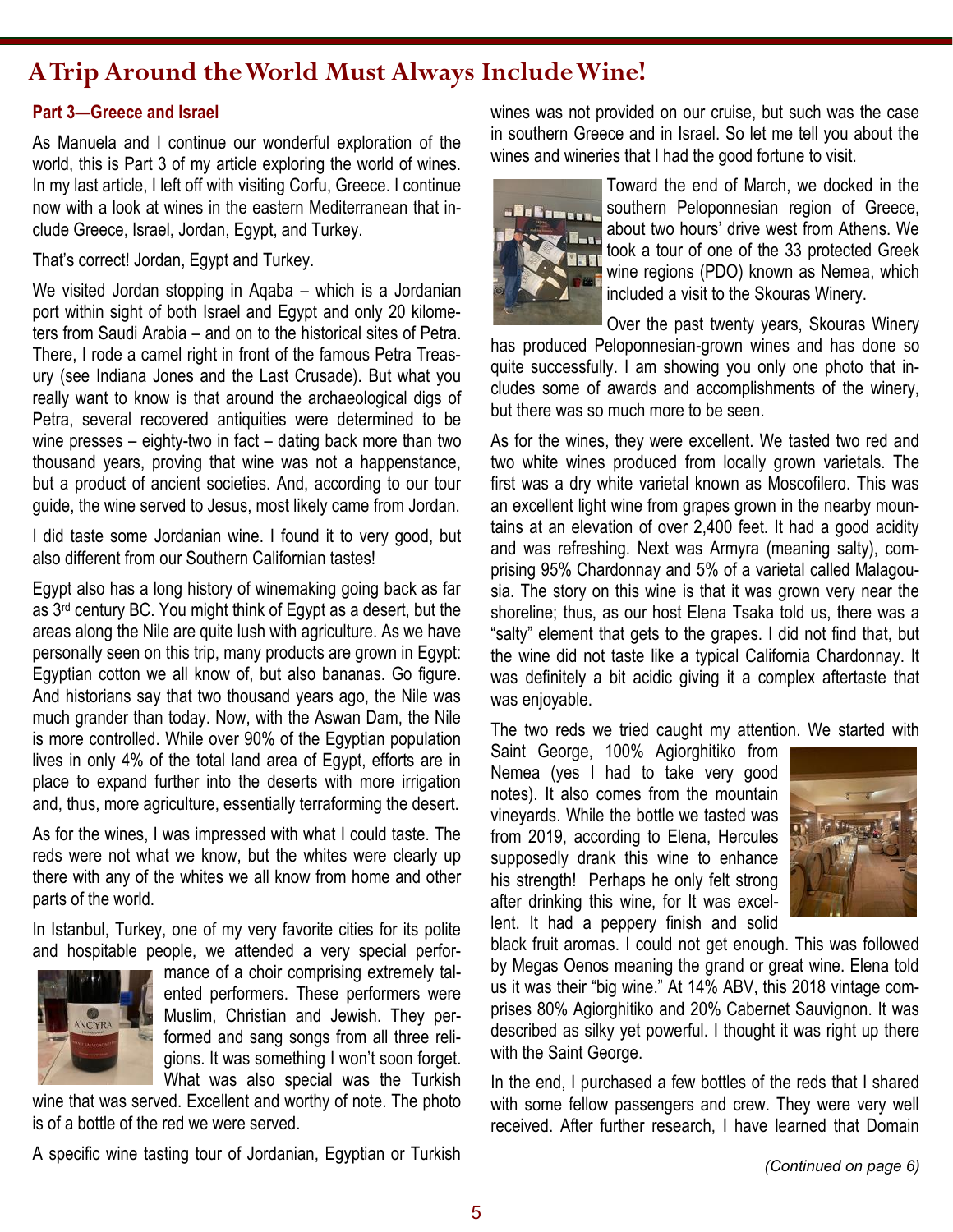## **A Trip Around the World Must Always Include Wine!**

*(Continued from page 5)*

Skouras, as it is formally known, distributes to JVS Wines Import in Commerce, close to where I live. I will have to check that out when I do return to the US.



Over the next three weeks of travel is when we discovered the Jordanian and Egyptian wines. By mid-March, however, we spent a few days in Israel. And side note, I will have so many more stories to share with you about our northern African and Middle Eastern journey, just not here.

From Haifa, Israel, Manuela and I, of

course, ventured out on another wine tasting opportunity. This time we went south along the incredibly green and fertile Israeli coast to a small town called Zichron Yaakov. There, we arrived at Somek Winery. Totally different from the very modern, well established Greek wine production facility of Skouras Winery, Somek Winery was created in the backyard of the home of the owners, Barak Dahan and his wife, Hila. Notice the coffee pot placed among the various equipment items! It couldn't have been a better experience.

Allow me to give you some background. For five generations, going back to 1882, the Dahan family has produced grapes in their family vineyard, all naturally irrigated by the way, selling the grapes to other local Israeli wineries. In 2003, Barak and Hila decided to produce their own wine under the name Somek, which means "blush" in Hebrew. Barak told me that of the 200 tons harvested, he keeps 35 tons for his wines. And each varietal that he uses for his wine production is harvested by hand in a single day. Needless to say, they keep the best for themselves! Sediment and lees are allowed to settle out

## **Congratulations 2022 Graduates**

Congratulations everyone! Generated during our events, activ-



ities and our members volunteering during 2021, the 2022 OCWS Scholarship Fund disbursed **\$29,202** to eight California colleges and universities. Since 1996, **\$741,713** has been contributed toward wine education and appreciation.

Thank you for your special donations, and our gratitude to the BOD and committees for being very supportive by promoting college logos at our events everywhere you look. More recently, college students staffed our Wine Auction. The recent An American Picnic Wine Wall generated funds as well. The Feanaturally over a two- to three-month period. Barak said "it's very hard to wait." Reds are aged for one to three years in French oak, but he checks the quality personally as he does not want "carpenter wine," that is over-oaked wine.

Of the twelve varietals that they grow, Barak uses nine in his production. Somek currently produces 30,000 bottles annually. Barak only produces bone dry wines "because this is what I like." And they were excellent.



As for the wine that we tasted, there were four offered. First up was a Rosé made from Grenache. It was extremely light in color but had a great aroma and taste. Though I am not a Rosé fan normally, this wine was exceptional. I had to get a bottle.

Next was a blend of Roussanne, Viognier and Chenin Blanc. To me it was unique with a light but mineral taste. Our first red was a 2017 Syrah. It was amazing and much like our California Syrahs. Our fourth tasting was a 2017 Carignan that I absolutely loved. Once again, I found myself buying several bottles that I could share with fellow passengers and crew.

I cannot say enough about these two very special wineries.



We were treated like good friends and we were treated to some phenomenal wines as well.

Our voyage continues…

*- W. Scott Harral, Contributing Writer*

tured Winery Program returns to the OC Fair Courtyard, and we know our servers will proudly pour for scholarships, which is the best way you can volunteer.

The Scholarship Committee is expanding with member Colette Hadley who will soon be socially linking you to "our" colleges in connection with their research and upcoming events. This is scholarship season, and we are waiting to hear who our 2022 student recipients will be.

The OCWS celebrates the achievements of the Class of 2022 with cheers for a successful future!

*- Leslie Hodowanec, 2022 Scholarship Chair*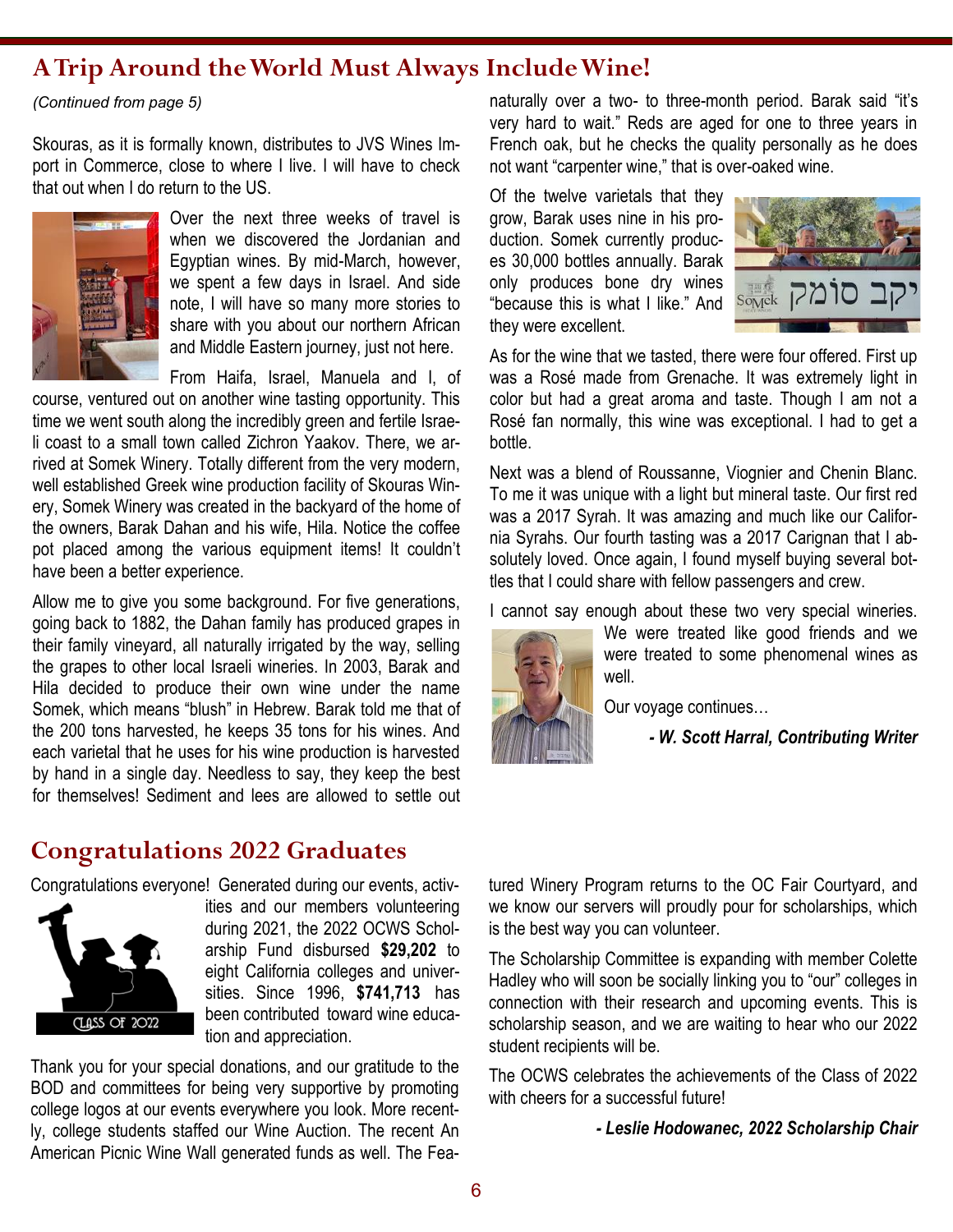# **May 2022 Rhône Wine Mini-Tasting Wrap Up**

The May Mini-Tasting featured four varietals and one blend. There were four host sites throughout the county.

The first flight was a pair of Grenache Blancs, one from California and one from Rhône France. This was followed by three flights featuring the primary varietals of a classic Rhone blend, the GSM. Each of these flights featured a California wine against an "old world" wine. The GSM flight had a California GSM against one from Chateaneuf du Pape, and the California wine was preferred by most of the attendees. The four favorite wines across the four host sites:

| <b>Place</b> | <b>Wine &amp; Winery</b>                                                                                 | <b>YR</b> | <b>PRICE</b> | <b>DESCRIPTION</b>                                                                                                                                                                                                                                                                                                                                                                                                                                                   |
|--------------|----------------------------------------------------------------------------------------------------------|-----------|--------------|----------------------------------------------------------------------------------------------------------------------------------------------------------------------------------------------------------------------------------------------------------------------------------------------------------------------------------------------------------------------------------------------------------------------------------------------------------------------|
| 1st          | Morcha Garnacha<br>Bodegas Morca<br>Campo de Borja,<br>Aragon, Spain                                     | 2018      | \$39.98      | VINOUS 94 POINTS—"Deep, lurid violet. Ripe dark berries, cherry cola,<br>vanilla and pungent flowers on the deeply perfumed nose. Smooth,<br>broad and sweet on entry, then tighter in the midpalate, offering impres-<br>sively concentrated cherry and blackberry flavors and hints of vanilla,<br>licorice and spicecake. A smoky nuance builds with air and carries<br>through a very long, gently tannic finish that repeats the floral and<br>licorice notes." |
| 2nd          | Mourvèdre<br>(Monastrell)<br><b>Bodegas Sierra</b><br><b>Salinas</b><br>Mira Salinas<br>Allicante, Spain | 2017      | \$17.99      | Deep ruby/plum color is followed by a Bandol-like bouquet of smoked<br>black fruits, earth, meat, and spice. It's rich, medium to full-bodied, has<br>beautiful fruit, good acidity, and plenty of tannins, and it's a classic, bal-<br>anced Monastrell that more than over-delivers at the price. These are<br>custom cuvées for Jorge Ordóñez that are only brought into the US.                                                                                  |
| 3rd          | <b>GSM</b><br>Fundamental<br>Central Coast, CA                                                           | 2019      | \$17.96      | JEB DUNNUCK 91 POINTS—"The 2019 Red Wine checks in as 50%<br>Syrah, 35% Grenache, 12% Mourvèdre, and the balance Viognier, all of<br>which was 85% destemmed, and it spent 10 months in neutral oak. Lots<br>of red, blue, and black fruits as well as peppery and spice dominate the<br>nose, and it's medium to full-bodied, with plenty of fruit, surprising com-<br>plexity, and good overall freshness. It's a smoking good red as well as a<br>value."         |
| 4th          | Grenache Blanc<br>LAFAGE 2019 CUVEE<br><b>CENTENAIRE</b><br>Rhône, France                                | 2019      | \$13.95      | JEB DUNNUCK 93 POINTS—Based on 60% Grenache Blanc and 20%<br>each Grenache Gris and Roussanne, from very old vines, the 2019<br>Côtes Catalanes Cuvée Centenaire is another thrilling white from Jean-<br>Marc Lafage. Caramelized grapefruit, crushed citrus, mint, white flowers,<br>and lots of salty minerality emerge from this medium-bodied white that<br>has both richness and freshness.                                                                    |

NOTE: The Garnacha, GSM, and Grenache Blanc are all available at Hi-Times Wine Cellars in Costa Mesa.

In addition, attendees brought a delicious dish to share and then voted on a Chef of the Evening. The results of the Chef of the Evening at each Host site are:

- **Hosts Mike and Cathy MacKenzie:** Katie Leary Mushroom Appetizer
- **Host Kathy Nalty:** Linda Shepard Strawberry Dream Cake
- **Hosts Greg and Cathy Risling:** Denise Casad/Dan Weddell - Charcuterie Board
- **Hosts Wendy and Stacey Taylor:** Kevin Donnelly Key Lime Pie

The detail scores by site will be posted on the OCWS website.

Congratulations to all the winners! A big *Thank You* to the Hosts!

Please send your recipes to me at [George@ocws.org](mailto:George@ocws.org) for possible publication on the website.

### *- George Cravens, Director*

NOTE: The Gold Medal Mini-Tasting will be held in August after the OC Fair (like last year). Many of the wines entered in the Commercial Wine Competition are not released in time for a July Mini-Tasting, and we'd like to feature as many Double Gold winners as possible. Look for more details in the July *Wine Press*.